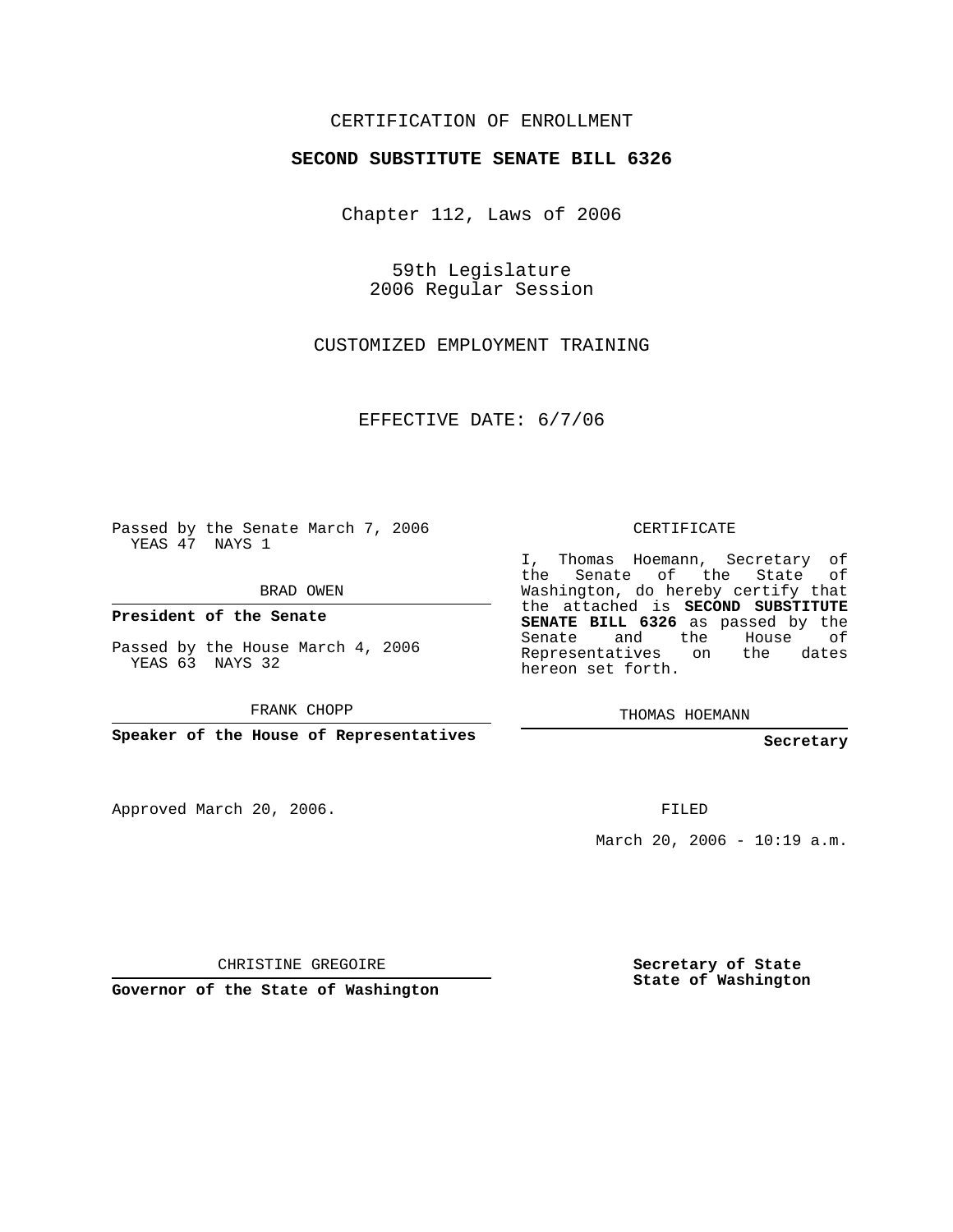# **SECOND SUBSTITUTE SENATE BILL 6326** \_\_\_\_\_\_\_\_\_\_\_\_\_\_\_\_\_\_\_\_\_\_\_\_\_\_\_\_\_\_\_\_\_\_\_\_\_\_\_\_\_\_\_\_\_

\_\_\_\_\_\_\_\_\_\_\_\_\_\_\_\_\_\_\_\_\_\_\_\_\_\_\_\_\_\_\_\_\_\_\_\_\_\_\_\_\_\_\_\_\_

#### AS AMENDED BY THE HOUSE

Passed Legislature - 2006 Regular Session

### **State of Washington 59th Legislature 2006 Regular Session**

**By** Senate Committee on Ways & Means (originally sponsored by Senators Shin, Rasmussen, Pflug, Doumit, Rockefeller, Weinstein, Pridemore, Hewitt, Jacobsen, Thibaudeau, Swecker, Sheldon, Oke, Keiser, Kohl-Welles, Franklin, Kline and Berkey)

READ FIRST TIME 02/17/06.

 AN ACT Relating to providing a source of funding for customized work force training; amending RCW 82.32.590; adding new sections to chapter 82.04 RCW; adding a new section to chapter 28B.50 RCW; adding a new chapter to Title 28B RCW; and providing an expiration date.

5 BE IT ENACTED BY THE LEGISLATURE OF THE STATE OF WASHINGTON:

 NEW SECTION. **Sec. 1.** The legislature finds that the provision of customized training is critical to attracting and retaining businesses, and that the growth of many businesses is limited by an unmet need for customized training. The legislature also finds that work force training not only helps business, it also improves the quality of life for workers and communities. Because of the statewide public benefit to be gained from instituting a customized training program, the legislature intends to create a new program to fund work force training in a manner that reduces the up-front costs of training to new and expanding firms.

16 NEW SECTION. **Sec. 2.** The definitions in this section apply 17 throughout this chapter unless the context clearly requires otherwise.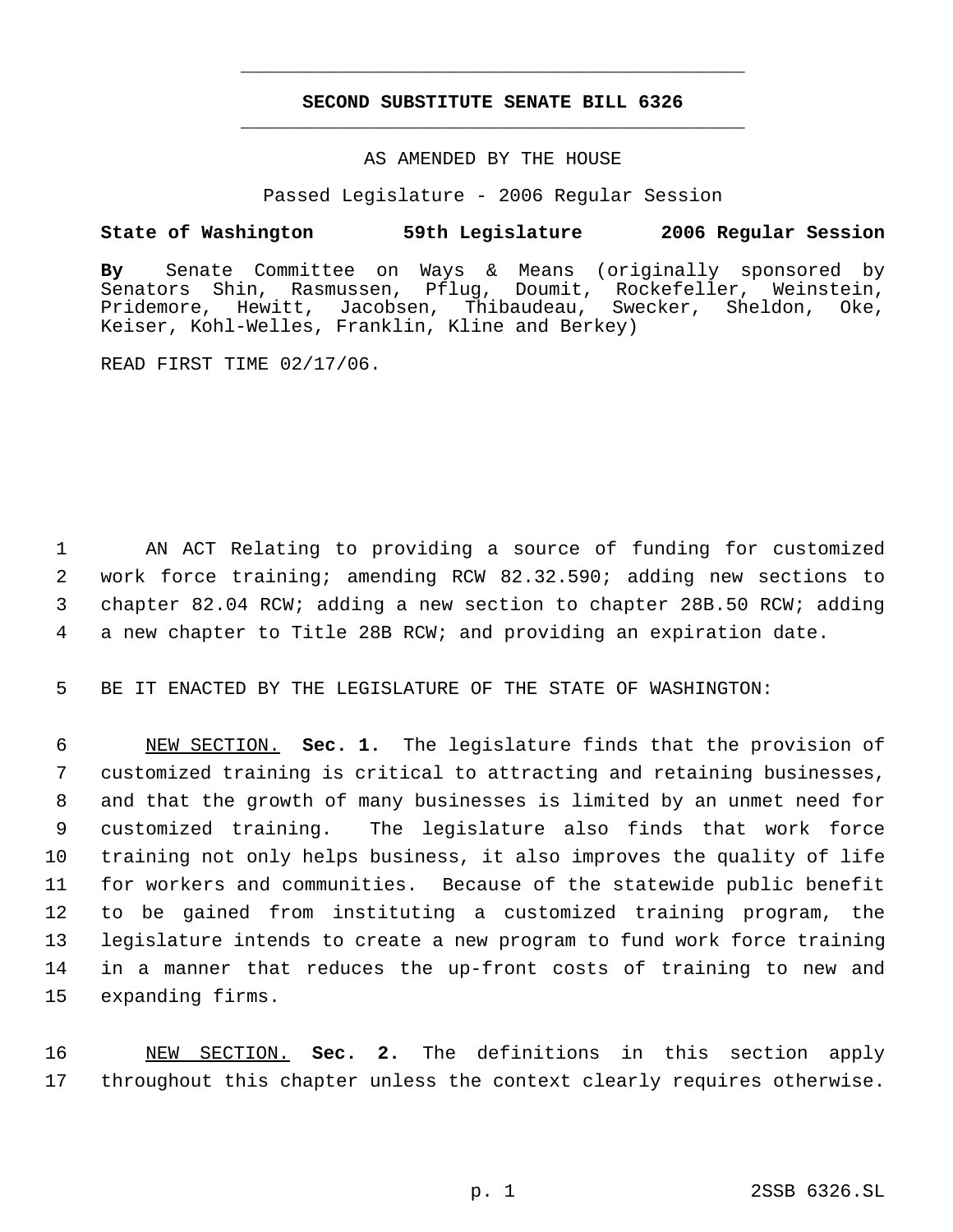(1) "Board" means the state board for community and technical colleges.

 (2) "Costs of training" and "training costs" means the direct costs experienced under a contract with a qualified training institution for formal technical or skill training, including basic skills. "Costs of training" includes amounts in the contract for costs of instruction, materials, equipment, rental of class space, marketing, and overhead. "Costs of training" does not include employee tuition reimbursements unless the tuition reimbursement is specifically included in a contract.

 (3) "Participant" means a private employer that, under this chapter, undertakes a training program with a qualified training institution.

 (4) "Qualified training institution" means a public community or technical college or a private vocational school licensed by either the work force training and education coordinating board or the higher education coordinating board.

 (5) "Training allowance" and "allowance" means a voucher, credit, or payment from the board to a participant to cover training costs.

 (6) "Training program" means a program funded under this chapter at a qualified training institution.

 NEW SECTION. **Sec. 3.** (1) The Washington customized employment training program is hereby created to provide training assistance to employers locating or expanding in the state.

 (2)(a) Application to receive funding under this program shall be made to the board in a form and manner as specified by the board. Successful applicants shall receive a training allowance from the board to cover the costs of training at a qualified training institution. Employers may not receive an allowance for training costs which exceed the maximum annual training cost per employee, as established by the board, and are not eligible to receive an allowance or allowances of over five hundred thousand dollars per calendar year.

 (b) Allowances shall be granted for applicants who meet the following criteria:

 (i) The employer must have entered into an agreement with a qualified training institution to engage in customized training and the employer must agree to: (A) Upon completion of the training, make a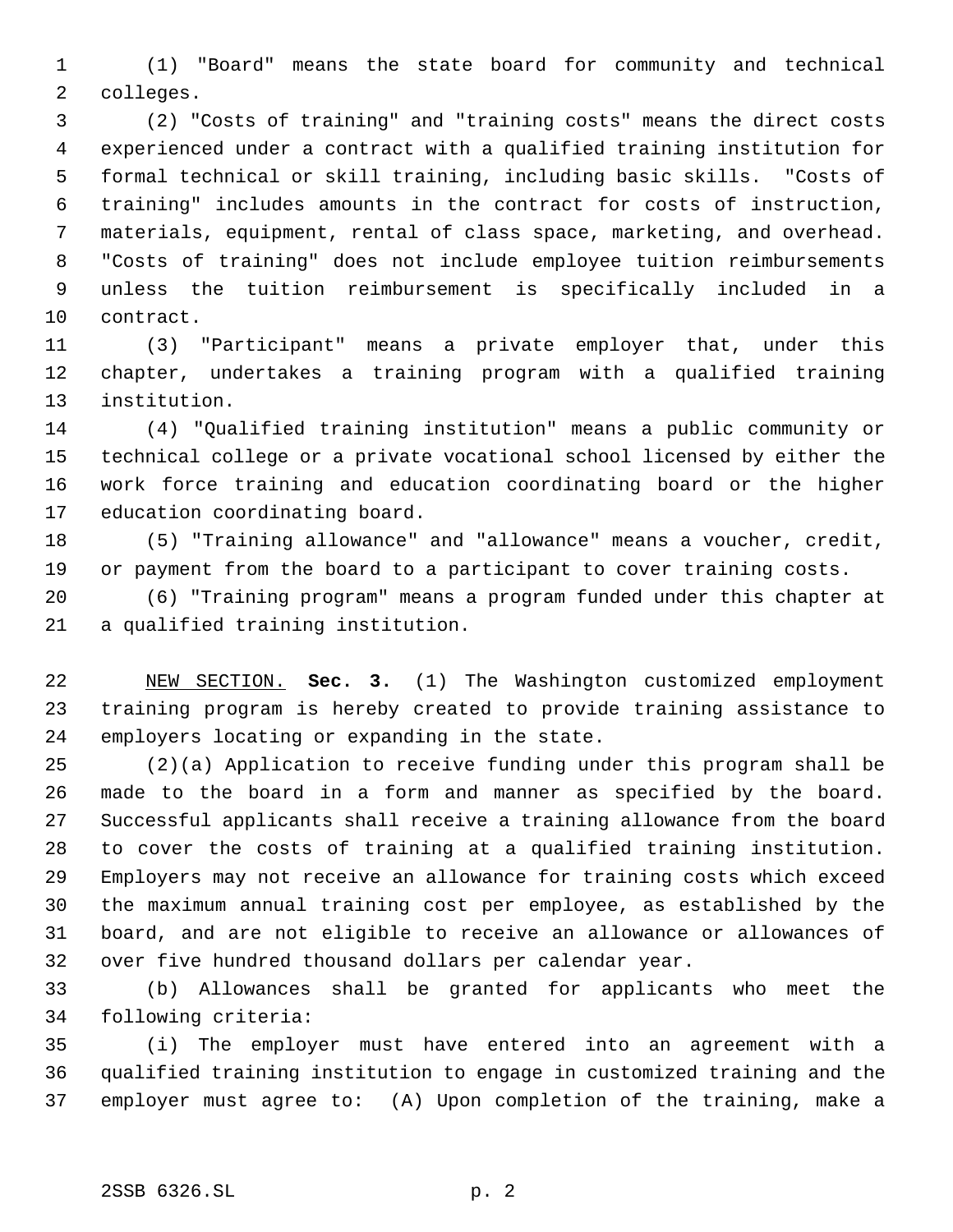payment to the employment training finance account created in section 8 of this act in an amount equal to one-quarter of the amount of the training allowance; and (B) over the subsequent eighteen months, make monthly or quarterly payments, as specified in the agreement, to the employment training finance account created in section 8 of this act in an amount equal to three-quarters of the amount of the training allowance. The payments into the employment training finance account provided for in this section do not constitute payment to the institution.

 (ii) The employer must ensure that the number of employees an employer has in the state during the calendar year following the completion of the training program will equal the number of employees the employer had in the state in the calendar year preceding the start of the training program plus seventy-five percent of the number of trainees. The agreement with the qualified training institution provided for in (b)(i) of this subsection shall specify terms for reimbursement or additional payment to the employment training finance account by the employer if the employment criterion of this subsection is not met.

 (iii) The training grant may not be used to train workers who have been hired as a result of a strike or lockout.

 (c) Preference shall be given to employers with fewer than fifty employees.

 (3) Qualified training institutions may enter into agreements with four-year institutions of higher education, as defined in RCW 28B.10.016, in accordance with the interlocal cooperation act, chapter 39.34 RCW.

 (4) The board and qualified training institutions may solicit and receive gifts, grants, funds, fees, and endowments, in trust or otherwise, from tribal, local, federal, or other governmental entities, as well as private sources, for the purpose of providing training allowances under this act. All revenue thus solicited and received shall be deposited into the employment training finance account created in section 8 of this act.

(5) The board may adopt rules to implement this section.

 NEW SECTION. **Sec. 4.** This chapter, being necessary for the welfare of the state and its inhabitants, shall be liberally construed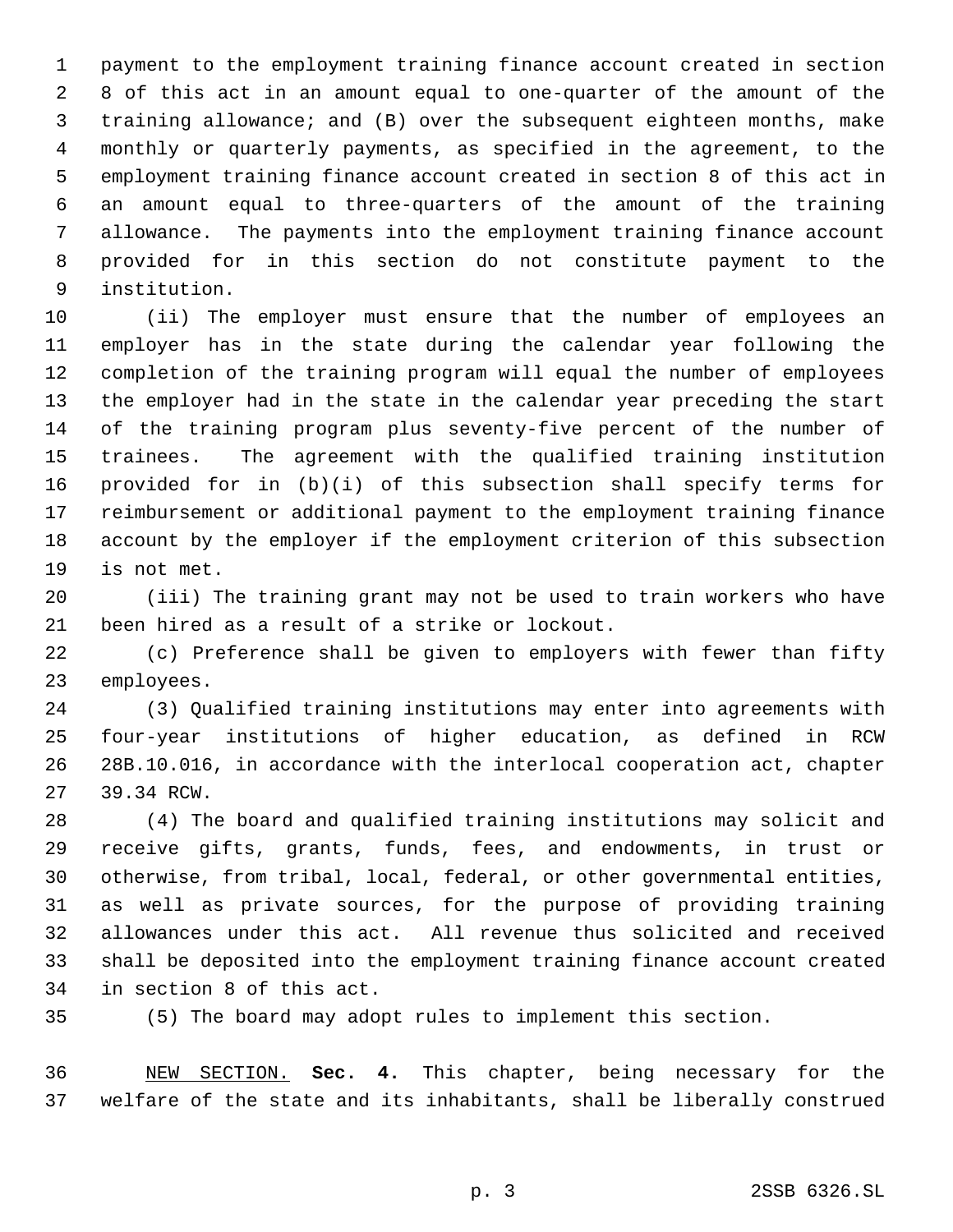to effect its purposes. Insofar as the provisions of this chapter are inconsistent with the provisions of any general or special law, or parts thereof, the provisions of this chapter shall be controlling.

 NEW SECTION. **Sec. 5.** A new section is added to chapter 82.04 RCW to read as follows:

 In computing the tax imposed under this chapter, a credit is allowed for participants in the Washington customized employment training program created in section 3 of this act. The credit allowed under this section is equal to fifty percent of the value of a participant's payments to the employment training finance account created in section 8 of this act. If a participant in the program does not meet the qualifications in section 3(2)(b)(ii) of this act, the participant must remit to the department the value of any credits taken plus interest. The credit earned by a participant in one calendar year may be carried over to be credited against taxes incurred in a subsequent calendar year. No credit may be allowed for repayment of training allowances received from the Washington customized employment training program on or after July 1, 2016.

 NEW SECTION. **Sec. 6.** A new section is added to chapter 82.04 RCW to read as follows:

 (1) The legislature finds that accountability and effectiveness are important aspects of setting tax policy. In order to make policy choices regarding the best use of limited state resources the legislature needs information on how a tax incentive is used.

 (2) Each person claiming a tax credit under section 5 of this act shall report information to the department by filing a complete annual survey. The survey is due by March 31st of the year following any calendar year in which a tax credit under section 5 of this act is taken. The department may extend the due date for timely filing of annual surveys under this section as provided in RCW 82.32.590. The survey shall include the amount of tax credit taken. The survey shall also include the following information for employment positions in Washington:

(a) The number of total employment positions;

 (b) Full-time, part-time, and temporary employment positions as a percent of total employment;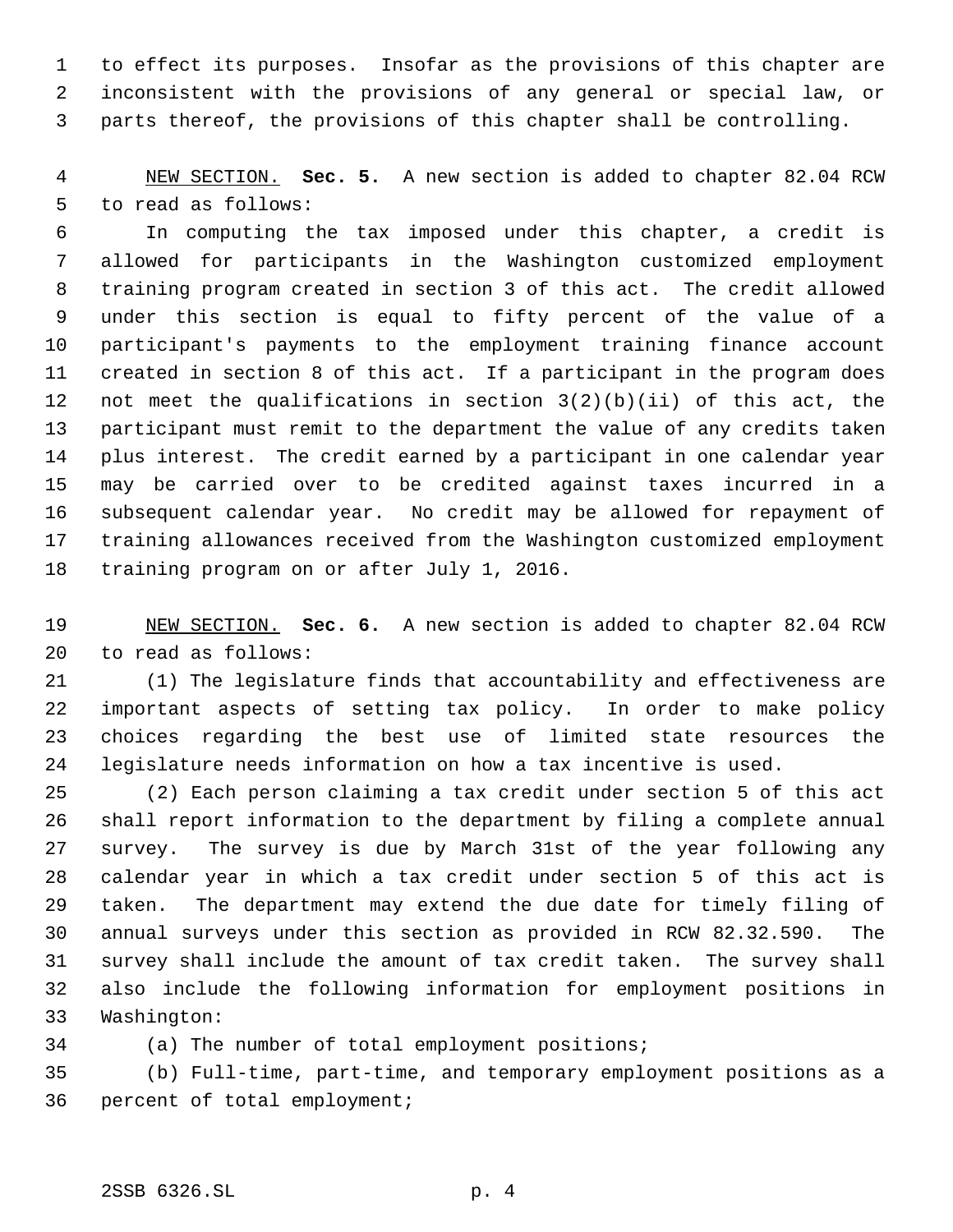(c) The number of employment positions according to the following wage bands: Less than thirty thousand dollars; thirty thousand dollars or greater, but less than sixty thousand dollars; and sixty thousand dollars or greater. A wage band containing fewer than three individuals may be combined with another wage band; and

 (d) The number of employment positions that have employer-provided medical, dental, and retirement benefits, by each of the wage bands.

 The first survey filed under this subsection shall also include information for the twelve-month period immediately before first use of a tax incentive.

 (3) The department may request additional information necessary to measure the results of the credit program, to be submitted at the same time as the survey.

 (4) All information collected under this section, except the amount of the tax credit taken, is deemed taxpayer information under RCW 82.32.330. Information on the amount of tax credit taken is not subject to the confidentiality provisions of RCW 82.32.330.

 (5) If a person fails to submit an annual survey under subsection (2) of this section by the due date of the report or any extension under RCW 82.32.590, the department shall declare the amount of taxes credited for the previous calendar year to be immediately due and payable. The department shall assess interest, but not penalties, on the amounts due under this section. The interest shall be assessed at the rate provided for delinquent taxes under this chapter, retroactively to the date the credit was claimed, and shall accrue until the taxes for which the credit was claimed are repaid. This information is not subject to the confidentiality provisions of RCW 82.32.330.

 (6) The department shall use the information from this section to prepare summary descriptive statistics by category. No fewer than three taxpayers shall be included in any category. The department shall report these statistics to the legislature each year by September 1st.

 (7) The department shall study the tax credit authorized in section 5 of this act. The department shall submit a report to the finance committee of the house of representatives and the ways and means committee of the senate by December 1, 2011. The report shall measure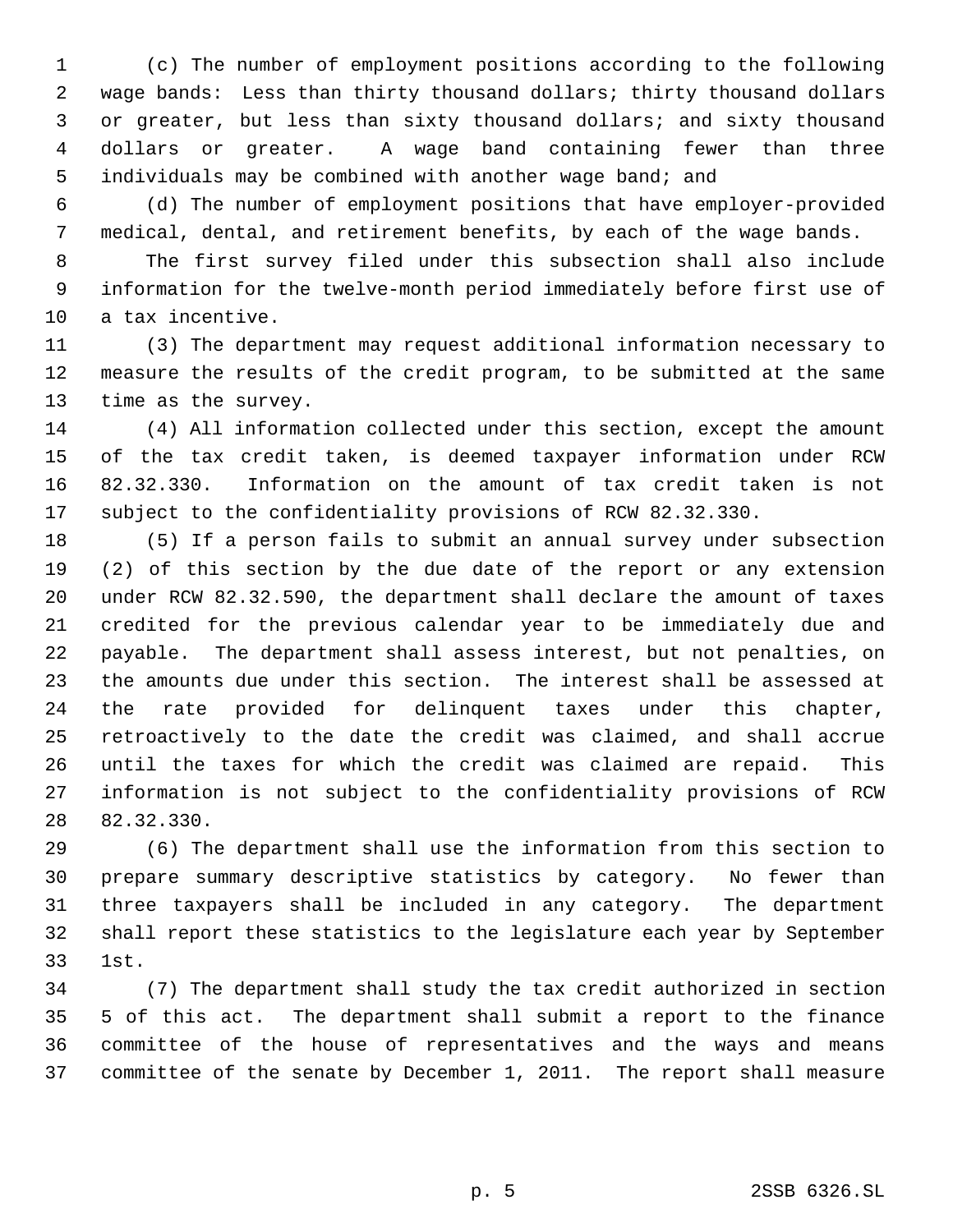the effect of the credit on job creation, job retention, company growth, the movement of firms or the consolidation of firms' operations into the state, and such other factors as the department selects.

 **Sec. 7.** RCW 82.32.590 and 2005 c 514 s 1001 are each amended to read as follows:

 (1) If the department finds that the failure of a taxpayer to file 7 an annual survey under RCW 82.04.4452 or section 6 of this act by the due date was the result of circumstances beyond the control of the taxpayer, the department shall extend the time for filing the survey. Such extension shall be for a period of thirty days from the date the department issues its written notification to the taxpayer that it qualifies for an extension under this section. The department may grant additional extensions as it deems proper.

 (2) In making a determination whether the failure of a taxpayer to file an annual survey by the due date was the result of circumstances beyond the control of the taxpayer, the department shall be guided by rules adopted by the department for the waiver or cancellation of penalties when the underpayment or untimely payment of any tax was due to circumstances beyond the control of the taxpayer.

 NEW SECTION. **Sec. 8.** A new section is added to chapter 28B.50 RCW to read as follows:

 (1) All payments received from a participant in the Washington customized employment training program created in section 3 of this act shall be deposited into the employment training finance account, which is hereby created in the custody of the state treasurer. Only the state board for community and technical colleges may authorize expenditures from the account and no appropriation is required for expenditures. The money in the account must be used solely for training allowances under the Washington customized employment training program created in section 3 of this act. The deposit of payments under this section from a participant shall cease when the board specifies that the participant has met the monetary obligations of the program.

 (2) All revenue solicited and received under the provisions of section 3(4) of this act shall be deposited into the employment training finance account to provide training allowances.